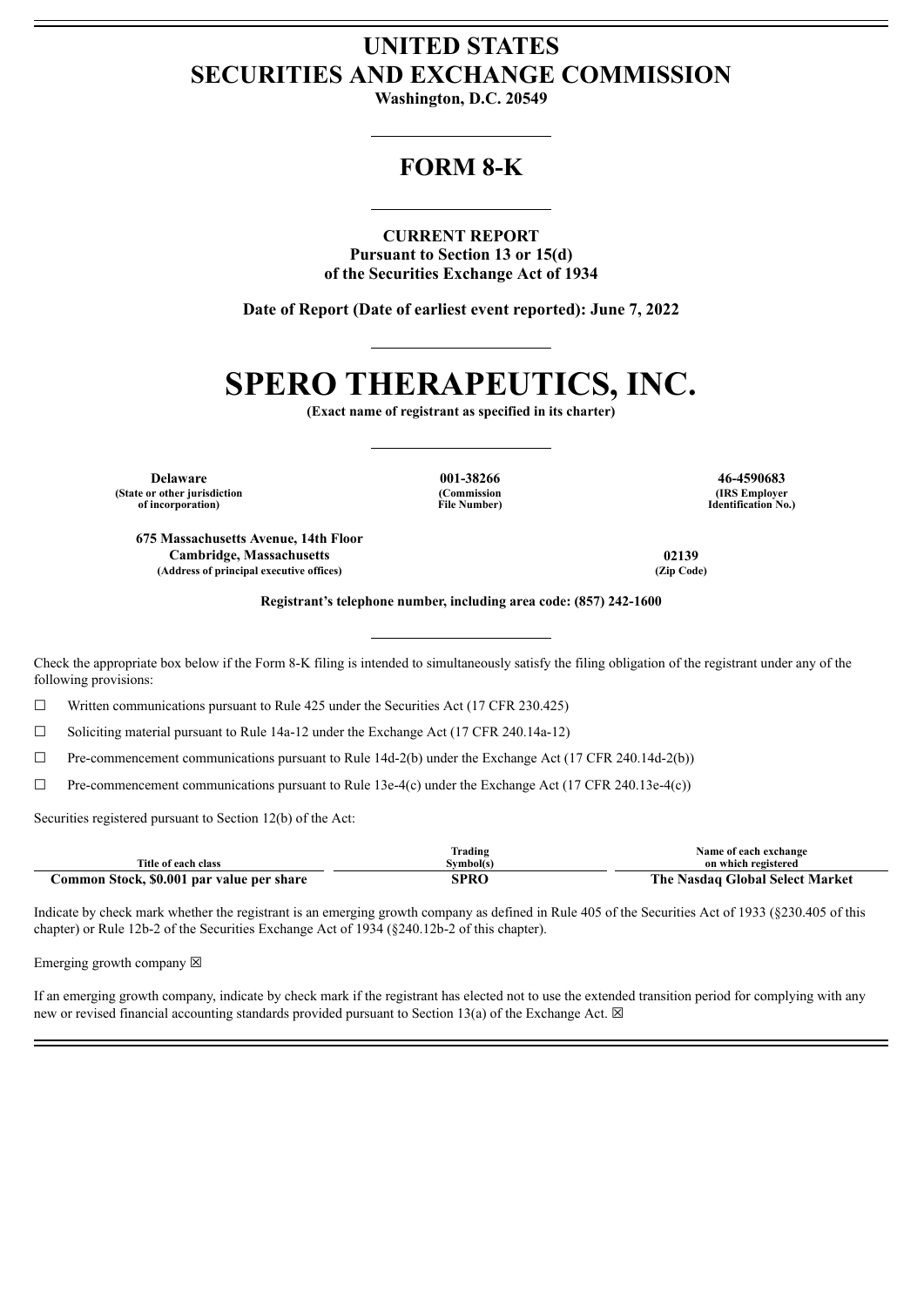## **Item 1.02. Termination of a Material Definitive Agreement.**

As previously disclosed, on September 29, 2021, Spero Therapeutics, Inc. (the "Company") entered into a Revenue Interest Financing Agreement (the "Revenue Interest Agreement") with certain entities managed by Healthcare Royalty Management, LLC ("HCR"), pursuant to which the Company sold to HCR the right to receive certain royalty payments from the Company for a purchase price of up to \$125 million. Also as previously disclosed, on September 29, 2021, the Company entered into a Security Agreement (the "Security Agreement," and together with the Revenue Interest Agreement, the "HCR Agreements") with HCR Collateral Management, LLC, as collateral agent for HCR under the Revenue Interest Agreement (the "Secured Party"). Pursuant to the Security Agreement, the Company, among other things, granted HCR a first-priority blanket lien on tebipenem HBr ("Tebi") assets, including Tebi patent rights, Tebi regulatory approvals and Tebi material contracts, as well as future cash receipts relating to product sales.

On June 7, 2022, the Company entered into a Revenue Interest Termination Agreement (the "Termination Agreement") with HCR and the Secured Party, pursuant to which the parties mutually terminated the HCR Agreements and certain other related ancillary agreements, arrangements or understandings under or contemplated by the HCR Agreements. Pursuant to the Termination Agreement, the Company will make a one-time cash payment of \$54 million in consideration for, among certain other things, the termination of the HCR Agreements, the reversion of all rights transferred thereunder and the termination and release of all liens and security interests granted thereunder.

The foregoing summaries of the HCR Agreements and the Termination Agreement, and the transactions contemplated thereby, do not purport to be complete and are subject to, and qualified in their entirety by, the full text of the HCR Agreements and the Termination Agreement. Copies of the HCR Agreements were filed as Exhibits 10.1 and 10.2, respectively, in the Company's Current Report on Form 8-K filed with the Securities and Exchange Commission on September 30, 2021, each of which is incorporated herein by reference. A copy of the Termination Agreement is attached hereto as Exhibit 10.1 and is incorporated herein by reference.

## **Item 9.01. Financial Statements and Exhibits.**

(d) Exhibits.

| Exhibit<br><b>Number</b> | <b>Description</b>                                                                                                                           |
|--------------------------|----------------------------------------------------------------------------------------------------------------------------------------------|
| 10.1                     | Revenue Interest Termination Agreement, dated June 7, 2022, by and between Spero Therapeutics, Inc., entities managed by HealthCare          |
| $1 \cap A$               | Royalty Management, LLC and HCR Collateral Management, LLC.*<br>Cours Daga Interactive Deta Eila (embodded within the Inline VDDI, degument) |

104 Cover Page Interactive Data File (embedded within the Inline XBRL document).

\* Portions of exhibit have been omitted for confidentiality purposes.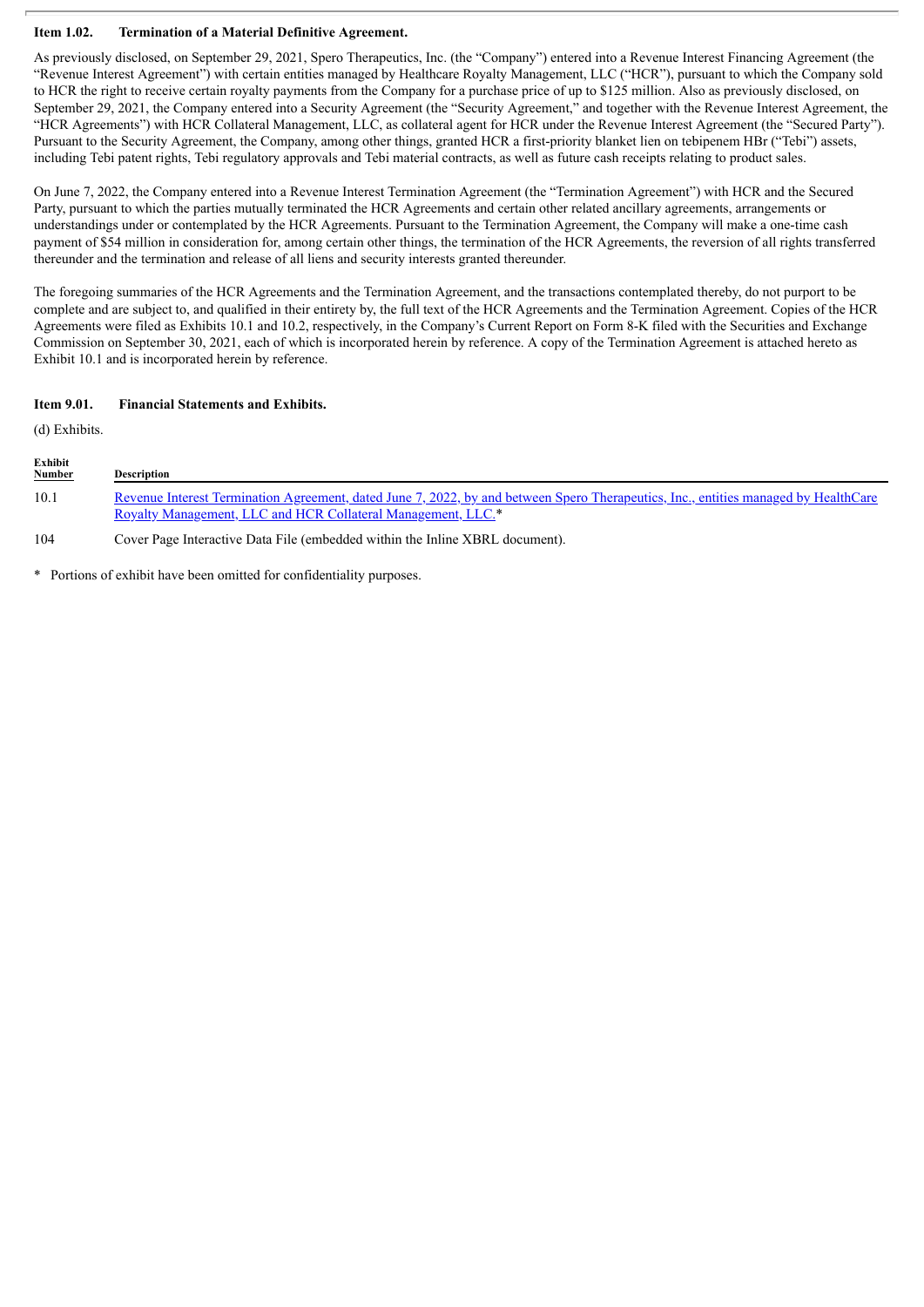**SIGNATURE**

Pursuant to the requirements of the Securities Exchange Act of 1934, the registrant has duly caused this report to be signed on its behalf by the undersigned hereunto duly authorized.

# **SPERO THERAPEUTICS, INC.**

Date: June 7, 2022 By: /s/ Tamara Joseph

Tamara Joseph Chief Legal Officer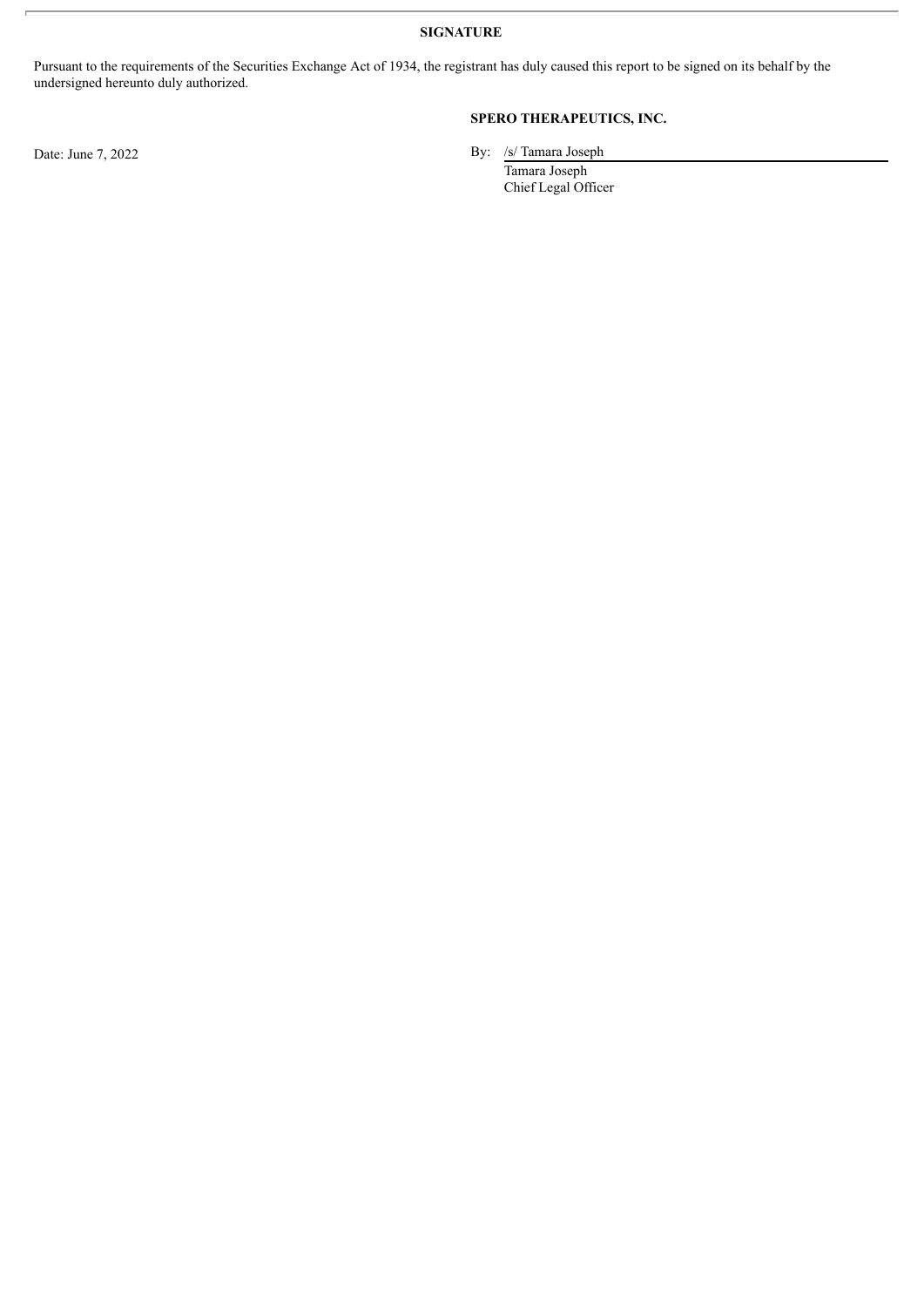<span id="page-3-0"></span>Certain information has been omitted from this exhibit in places marked "[\*\*\*]" because it is both not material and would likely cause competitive harm to the registrant if publicly disclosed or because it contains personally identifiable information omitted from this exhibit **pursuant to Item 601(a)(6) under Regulation S-K.**

#### **REVENUE INTEREST TERMINATION AGREEMENT**

This Revenue Interest Termination Agreement (this "Agreement") dated as of June 7, 2022 (the "Effective Date") is entered into among Spero Therapeutics Inc., a Delaware corporation (the "Company"), the entities managed by Healthcare Royalty Management, LLC (the "Investor Representative") listed on the signature pages hereto (the "Investors"), and HCR Collateral Management, LLC, as agent for the Investors (the "Secured Party," and with the Investors, the "HCR Parties"). Each of the Company, the Investors, and the Secured Party are referred to in this Agreement as a "Party" and collectively as the "Parties".

#### **BACKGROUND:**

A. The Company and the Investors entered into that certain Revenue Interest Financing Agreement dated September 29, 2021 (the "Financing Agreement"), pursuant to which the Investors would have the right to receive a portion of the Company's future revenues from the sale of tebipenem;

B. The Company and the Secured Party, as agent for the Investors, entered into that certain Security Agreement dated September 29, 2021 (the "Security Agreement");

C. On May 3, 2022, the Company announced plans to cease tebipenem commercialization initiatives following FDA feedback from a late-cycle meeting; and

D. In light of the Company's May 3, 2022 announcement, the Parties now desire to terminate the Financing Agreement, the Security Agreement and any other ancillary agreements, arrangements or understandings under or contemplated by these agreements, subject to the terms and conditions set forth in this Agreement.

#### **ARTICLE I TERMINATION; PAYMENTS**

Section 1.1 Termination. As of the Effective Date, and subject to satisfaction of the payment obligations set forth in Section 1.2: (a) each of the Transaction Documents is hereby terminated; (b) the Company Parties shall have no further obligations to the Investors with respect to the Revenue Interests, and Investors will not be entitled to any additional payments in respect of Revenue Interests; (c) all rights transferred with respect to the Revenue Interests and the Collateral shall revert to the Company; (d) all Liens and other security interests granted under the Transaction Documents, including the Security Agreement and the Collateral, to the Investor Representative or any HCR Party shall automatically terminate and be released, without the delivery of any instrument or performance of any act by any Person; (e) the Company shall be permitted, and is hereby authorized to terminate the Lockbox Account, the Collection Account, and any financing statement which has been filed pursuant to the Transaction Documents; and (f) the Investor Representative or any HCR Party shall execute and deliver to, or at the direction of, the Company, at the Company's sole cost and expense, all other releases and other documents as the Company shall reasonably request to evidence any such release.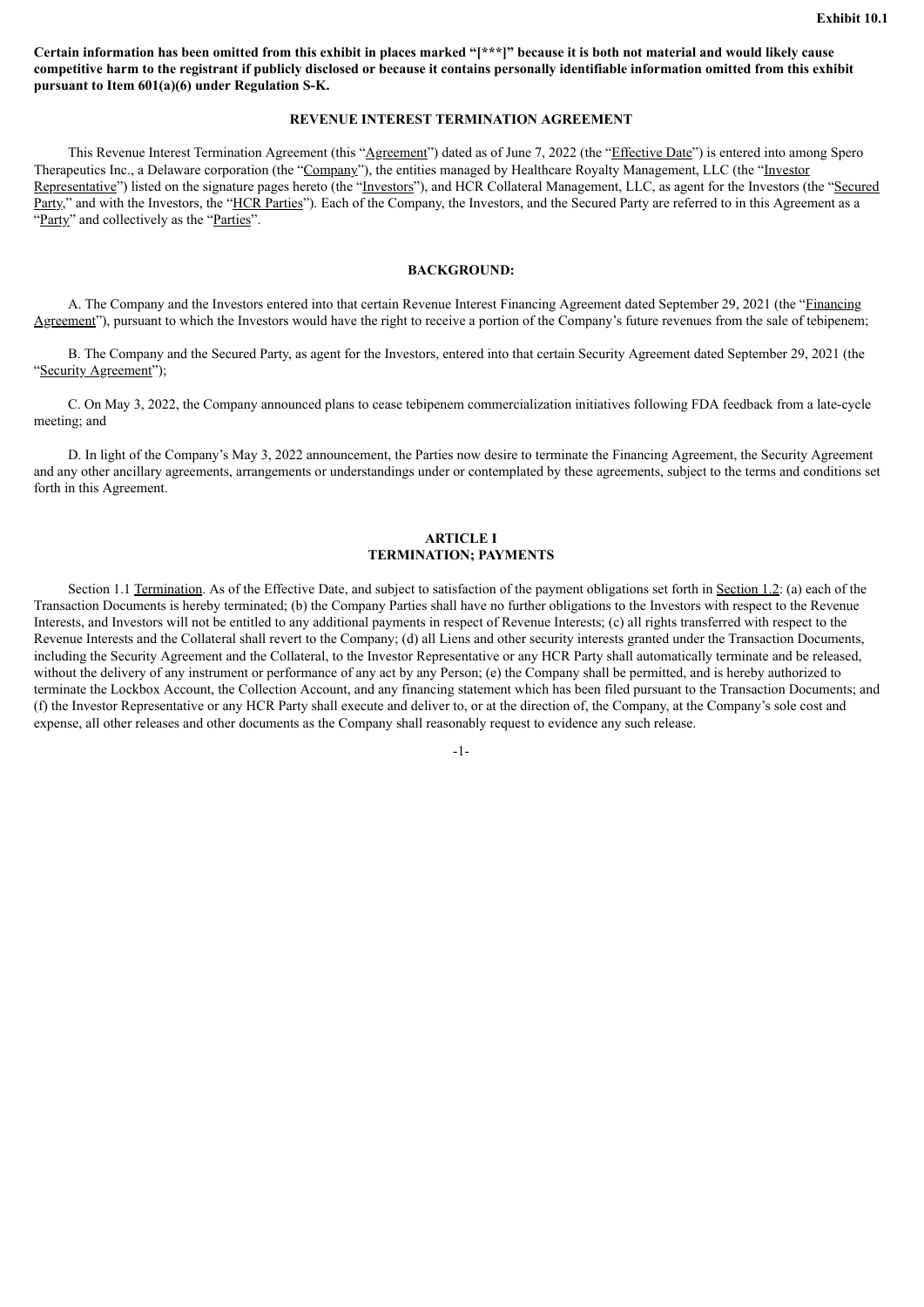Section 1.2 Payments. In consideration for the termination of the Transaction Document as set forth in Section 1.1, the Company shall make the following payments to the Investor Representative:

(a) Termination Payment. The Company shall pay to the Investor Representative on the Effective Date a one-time cash payment in the amount of \$54,484,895.

(b) Change of Control Payment. If a Change of Control (as defined in clause (a) of the definition of "Change of Control" contained in Section 1.1. of the Financing Agreement) occurs on or prior to December 31, 2022, then the Company shall also pay to the Investor Representative an additional amount (the "Change of Control Payment") within 15 days following the consummation of such Change of Control transaction, calculated as set forth below based on the fully-diluted equity value of the Company (that is, the number of fully-diluted shares of common stock outstanding (calculated on a treasury stock method basis) multiplied by the price per share in such Change of Control transaction) (the "Change of Control Value"). For the avoidance of doubt, the Change of Control Payment is not cumulative, such that only the highest applicable Change of Control Value shall apply in calculating the Change of Control Payment.

**Change of Control Value Change of Control Payment**  $\frac{1}{84}$  million  $\frac{1}{84}$  million

\$100 million to \$200 million \$200 million \$4 million, plus 6% of the Change of Control Value in excess of \$100 million.<br>\$10 million, plus 3% of the Change of Control Value in excess of \$200 million. \$10 million, plus 3% of the Change of Control Value in excess of \$200 million

(c) Payments. All payments made by a Party hereunder shall be made by deposit of U.S. Dollars by wire transfer in immediately available funds into the applicable account set forth on Exhibit A attached hereto.

Section 1.3 Return of Confidential Information. Each Party shall return or destroy, at the other Party's instruction, all Confidential Information of the other Party disclosed or provided to it under the Financing Agreement in its possession; provided, however, that each Party shall be entitled to retain one copy of such Confidential Information of the other Party for legal archival purposes and/or as may be required by Applicable Law and neither Party shall be required to return, delete or destroy Confidential Information or any electronic files or any information prepared by such Party that have been backed-up or archived in the ordinary course of business consistent with past practice.

## **ARTICLE II MISCELLANEOUS**

Section 2.1 Defined Terms. Capitalized terms not defined herein shall have the meanings ascribed to them in the Financing Agreement or the Security Agreement, as applicable.

-2-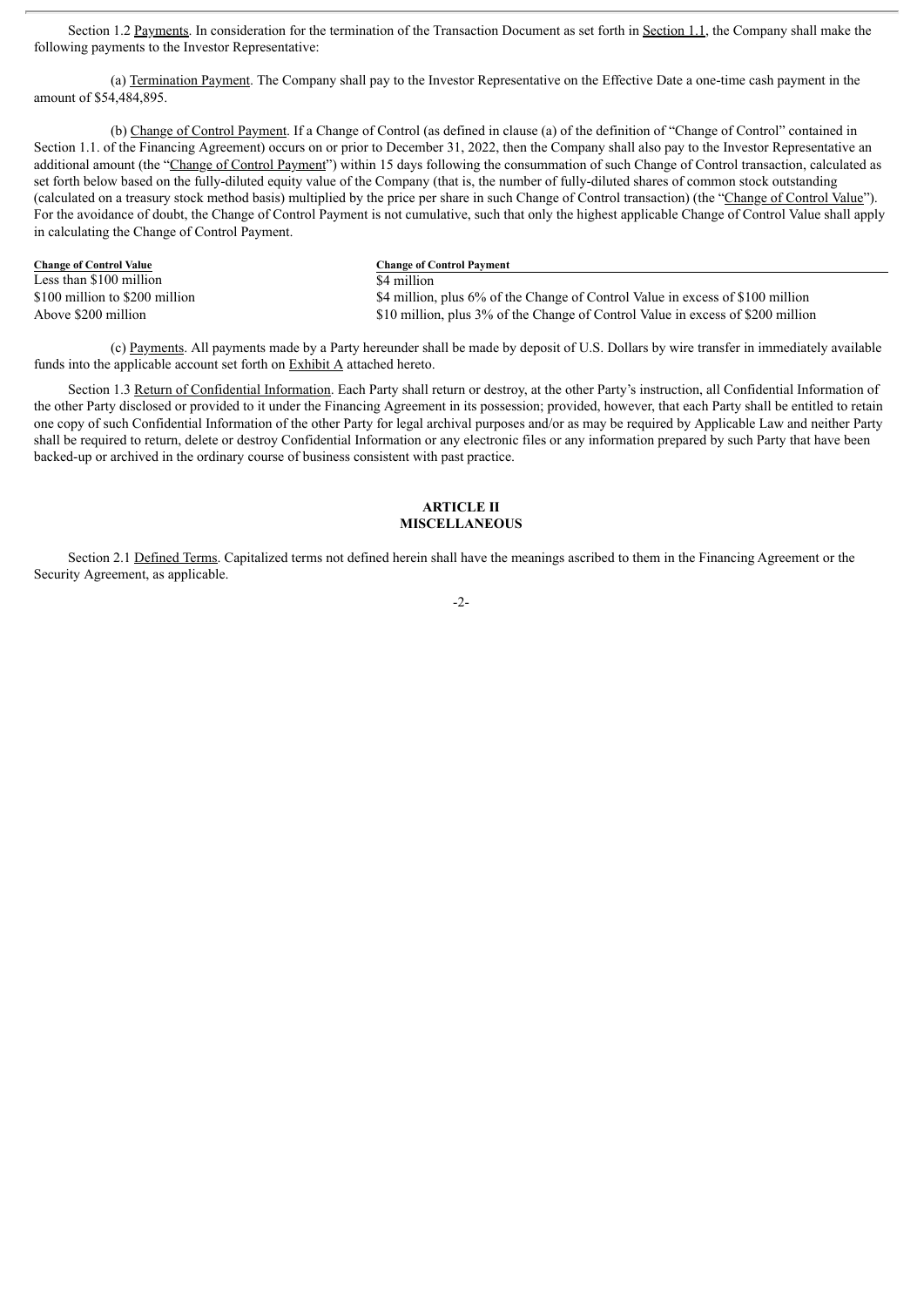Section 2.2 Incorporation by Reference. The terms and conditions of the following sections of the Financing Agreement shall be incorporated by reference herein (*mutatis mutandis*): Section 1.2 (Rules of Construction), Section 6.21 (Taxes), Article IX (Confidentiality), Section 12.3 (Notices), Section 12.7 (Governing Law), Section 12.8 (Waiver of Jury Trial), Section 12.9 (Severability), Section 12.10 (Counterparts), Section 12.11 (Amendments; No Waivers) and Section 12.12 (No Third Party Rights).

Section 2.3 Further Assurances. Each Party agrees to execute, acknowledge and deliver such further instruments, and to do all such other acts, as may be necessary or appropriate in order to carry out the purposes and intent of this Agreement.

Section 2.4 Successors and Assigns. The provisions of this Agreement shall be binding upon and inure to the benefit of the Parties hereto and their respective successors and permitted assigns.

Section 2.5 Entire Agreement. This Agreement constitutes the entire agreement between the Parties hereto with respect to the subject matter hereof and supersedes all prior agreements, understandings and negotiations, both written and oral, between the Parties hereto with respect to the subject matter of this Agreement. No representation, inducement, promise, understanding, condition or warranty not set forth herein has been made or relied upon by either Party hereto.

[SIGNATURE PAGE FOLLOWS]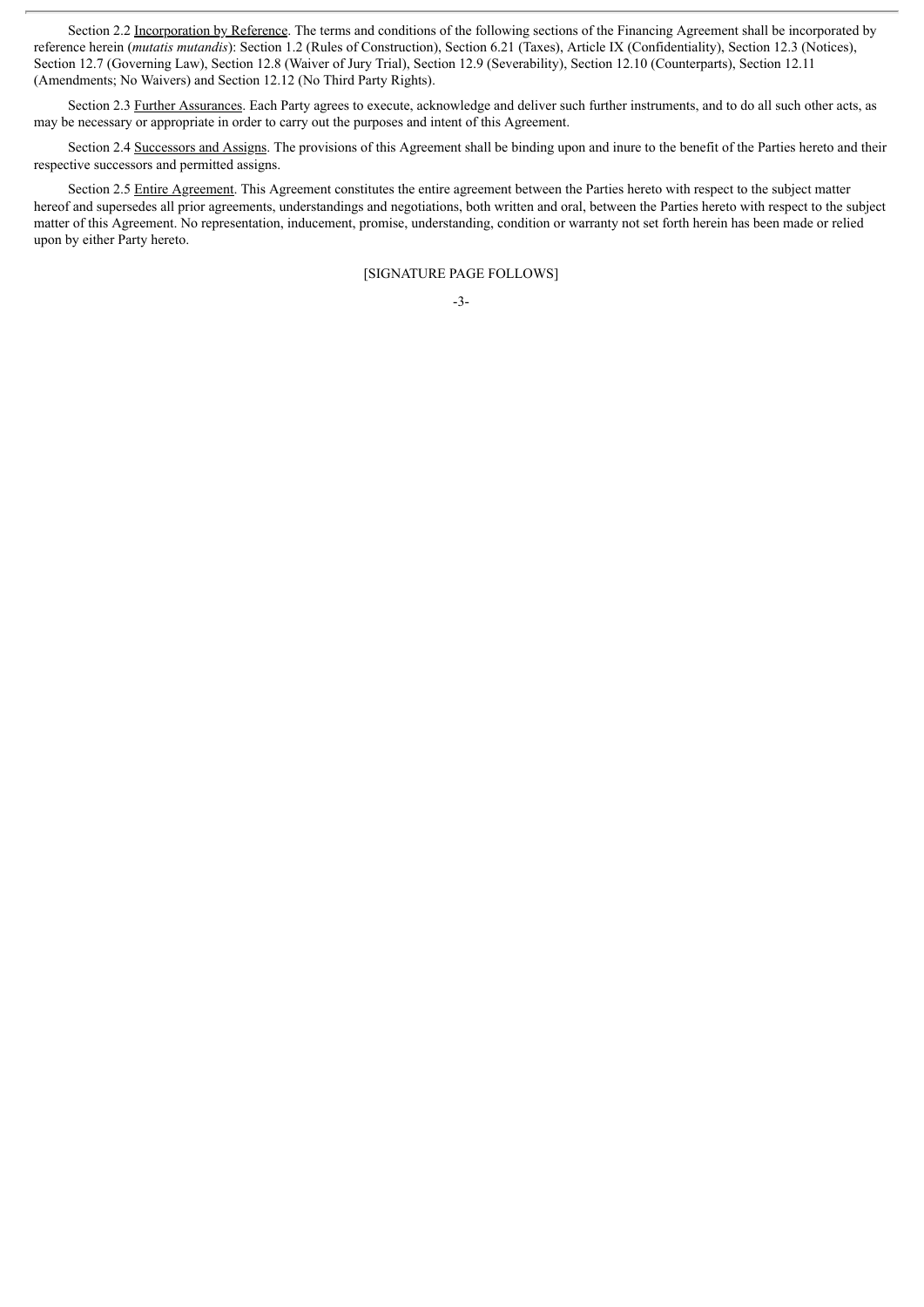IN WITNESS WHEREOF, the parties hereto have executed this Agreement as of the day and year first written above.

SPERO THERAPEUTICS INC.

By: /s/ Sath Shukla

Name: Sath Shukla Title: Chief Financial Officer

[*Signature Page to Revenue Interest Termination Agreement*]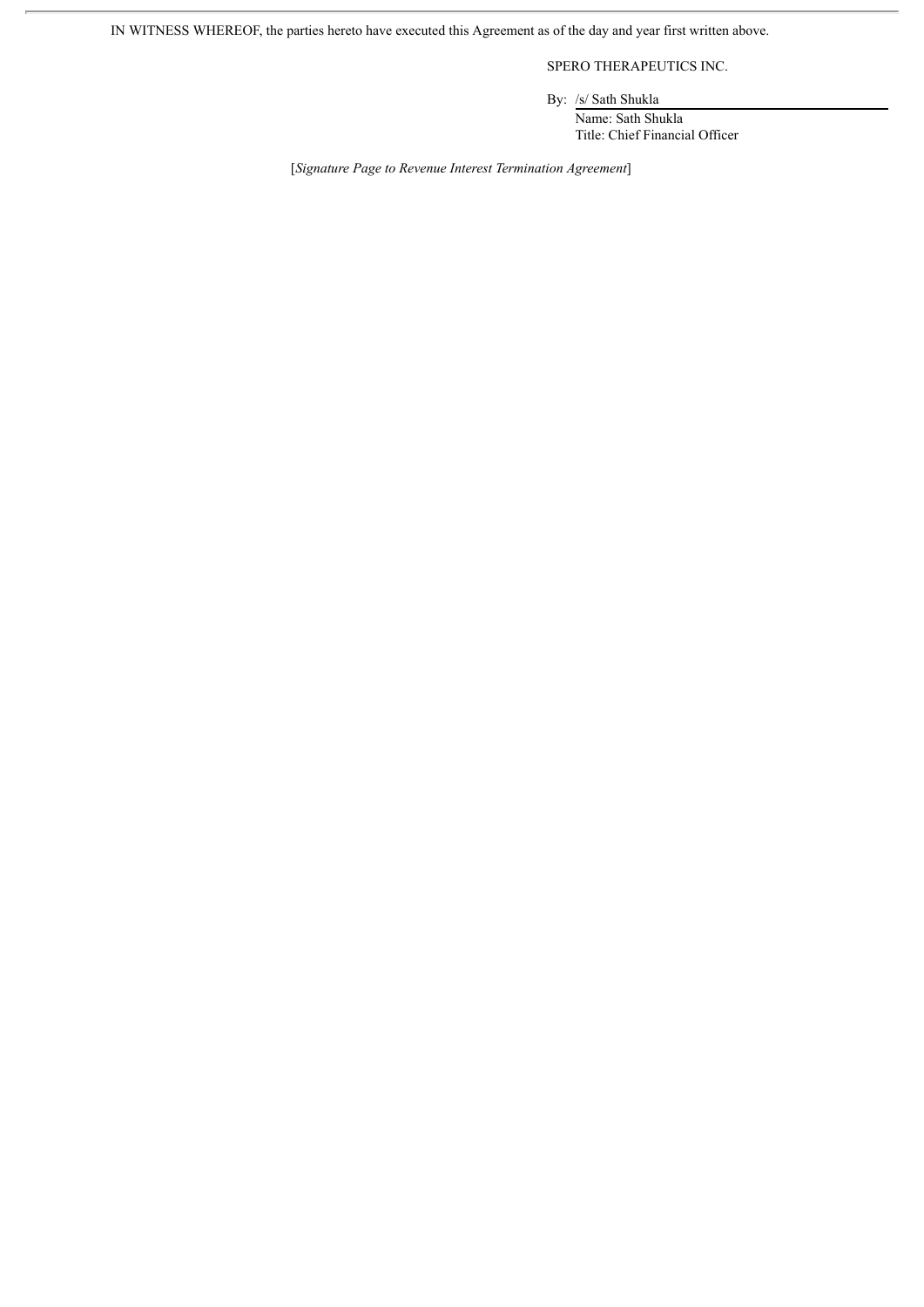HCR COLLATERAL MANAGEMENT, LLC, as agent for the Investors

By: /s/ Clarke B. Futch Name: Clarke B. Futch Title: Chairman & Chief Executive Officer

# HEALTHCARE ROYALTY PARTNERS IV, L.P.

- By: HealthCare Royalty GP IV, LLC, its general partner
- By: /s/ Clarke B. Futch Name: Clarke B. Futch Title: Chairman & Chief Executive Officer

HCRP OVERFLOW FUND, L.P.

- By: HCRP Overflow GP, LLC its general partner
- By: /s/ Clarke B. Futch Name: Clarke B. Futch Title: Chairman & Chief Executive Officer

HCR STAFFORD FUND, L.P.

- By: HCR Stafford Fund GP, LLC, its general partner
- By: /s/ Clarke B. Futch Name: Clarke B. Futch Title: Chairman & Chief Executive Officer

[*Signature Page to Revenue Interest Termination Agreement*]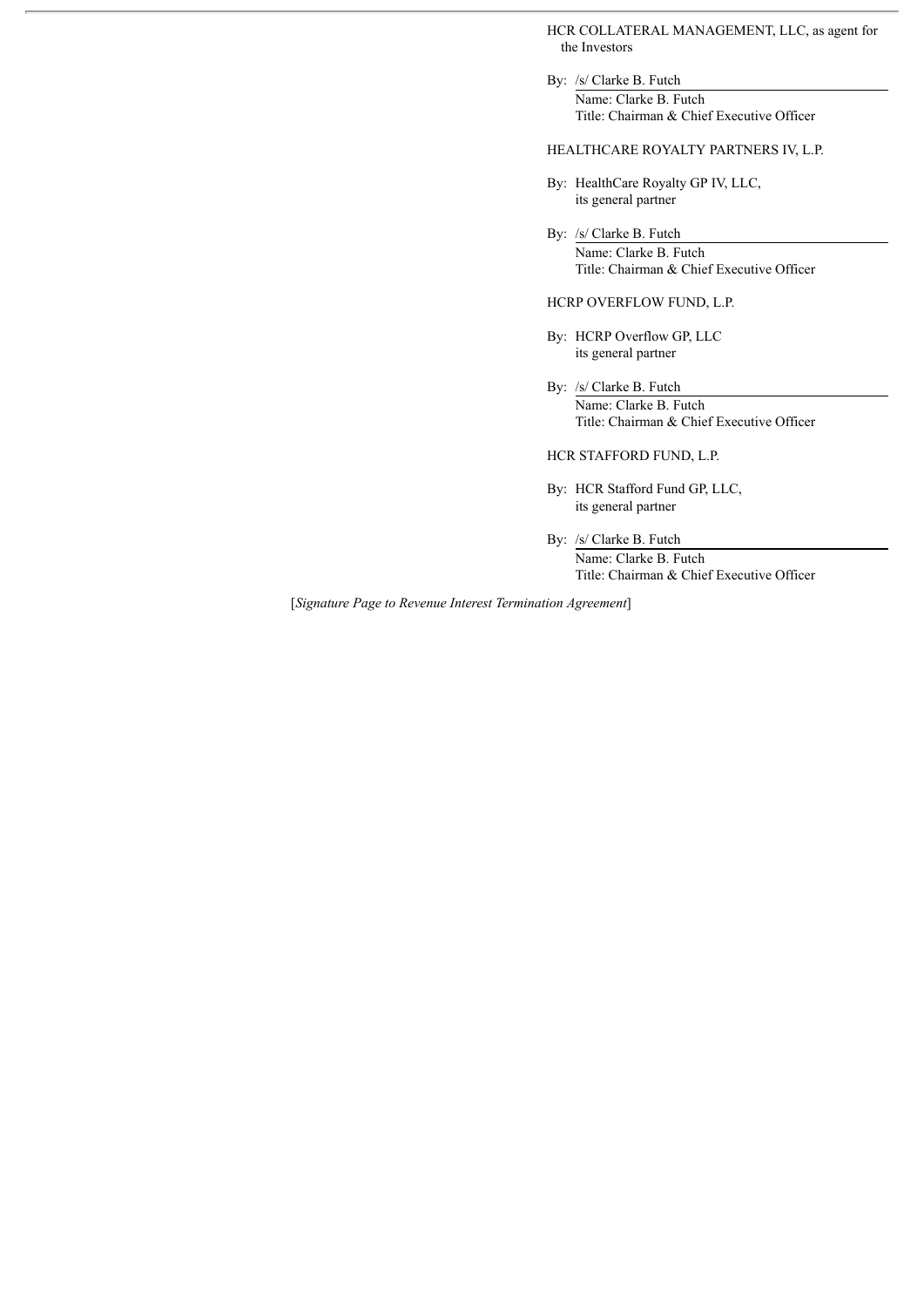HCR CANARY FUND, L.P.

- By: HCR Canary Fund GP, LLC, its general partner
- By: /s/ Clarke B. Futch Name: Clarke B. Futch Title: Chairman & Chief Executive Officer

HCR POTOMAC FUND, L.P.

- By: HCR Potomac Fund GP, LLC, its general partner
- By: /s/ Clarke B. Futch Name: Clarke B. Futch Title: Chairman & Chief Executive Officer

HCR MOLAG FUND, L.P.

- By: HCR Molag Fund GP, LLC, its general partner
- By: /s/ Clarke B. Futch

Name: Clarke B. Futch Title: Chairman & Chief Executive Officer

[*Signature Page to Revenue Interest Termination Agreement*]